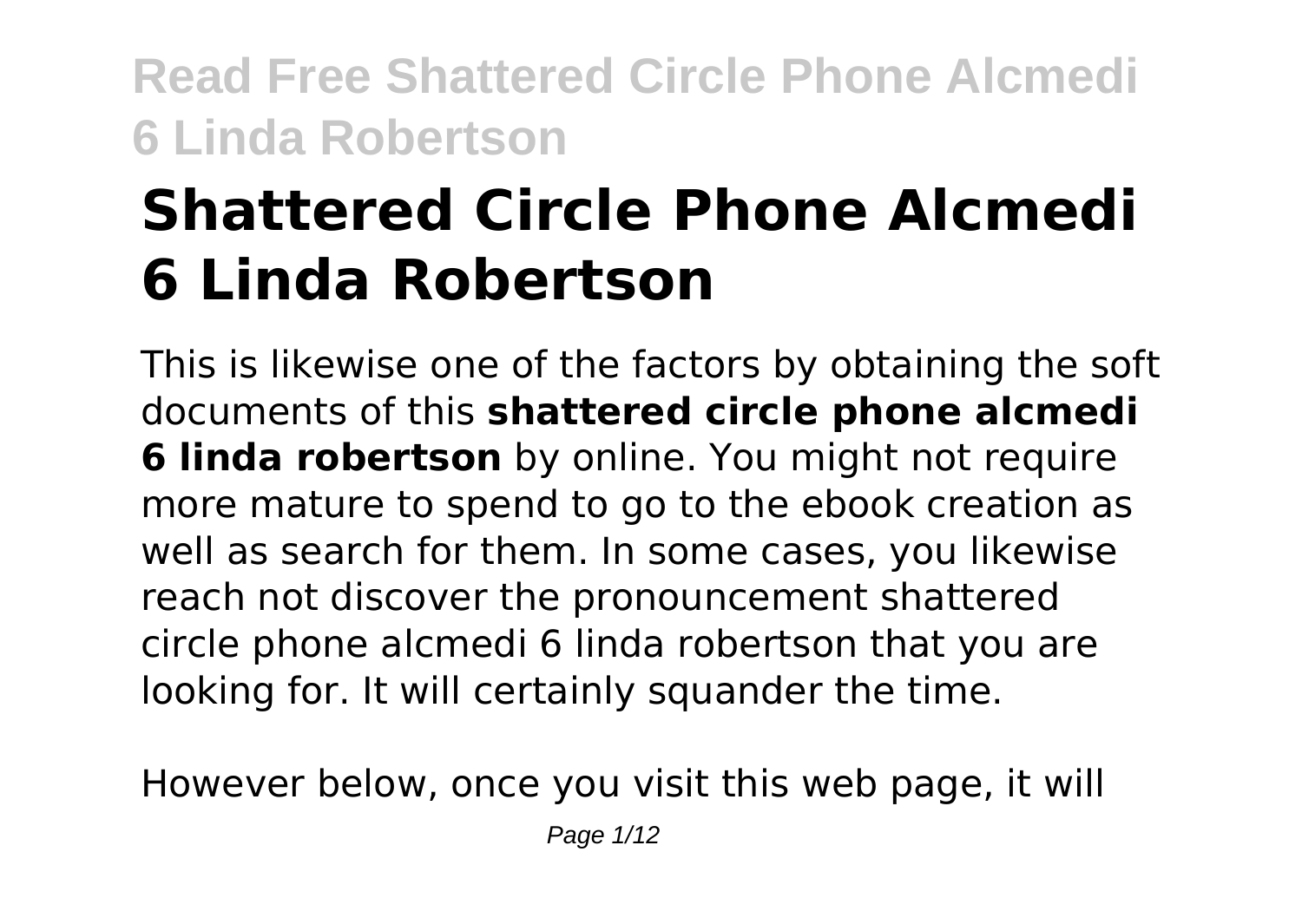be suitably utterly simple to get as with ease as download guide shattered circle phone alcmedi 6 linda robertson

It will not allow many grow old as we run by before. You can get it even though fake something else at house and even in your workplace. in view of that easy! So, are you question? Just exercise just what we present below as capably as review **shattered circle phone alcmedi 6 linda robertson** what you in the manner of to read!

Shattered Circle Phone Alcmedi 6 Photos and an email from an architecture firm reveal Page 2/12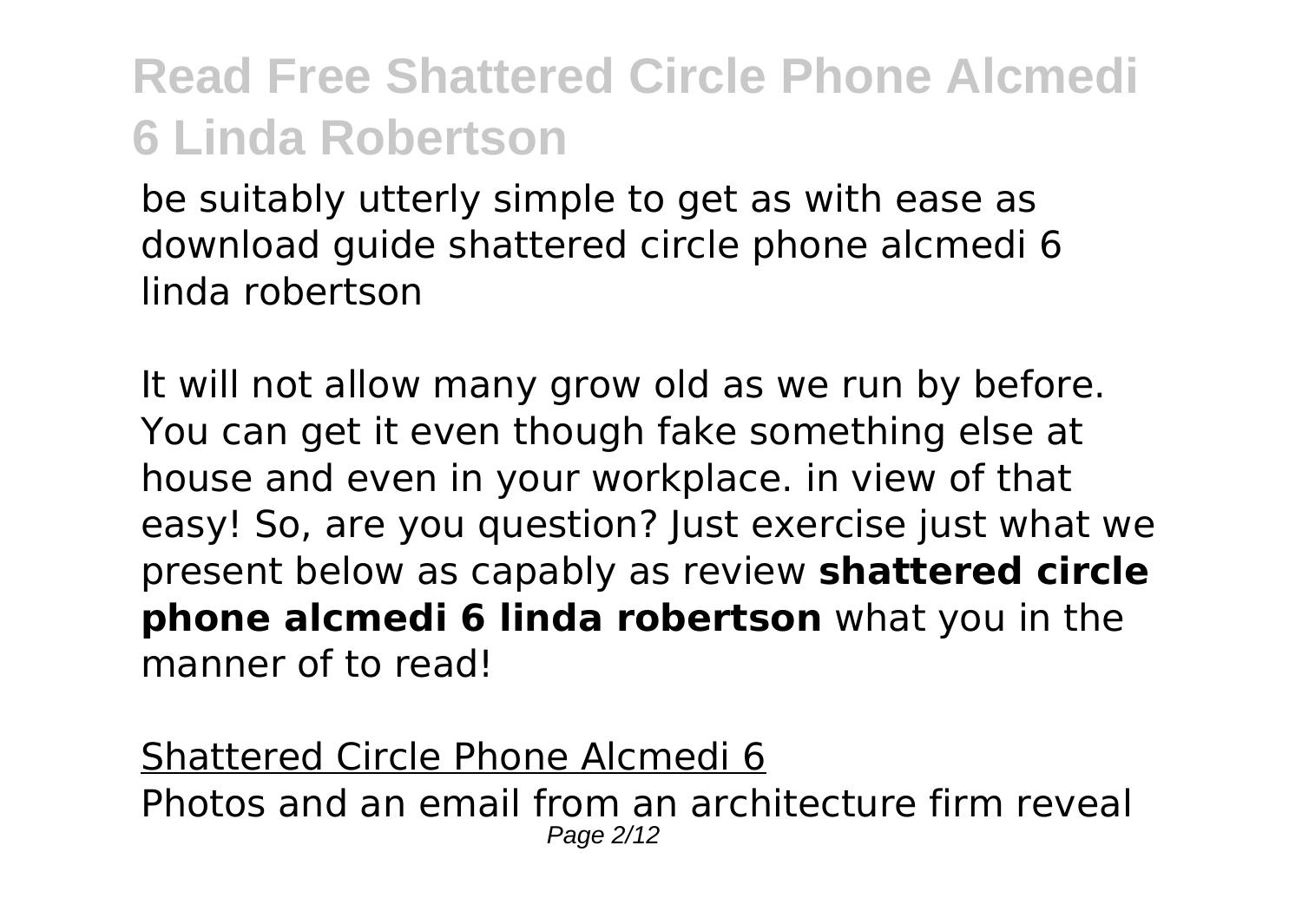the extent of the damage to three condominium buildings in Kissimmee which have been deemed unsafe.

Photos reveal damage to Kissimmee condo complex deemed unsafe

Wedowee- At last week's workshop meeting of Randolph County Commission, there were accusations, insults and complaints thrown at commissioners by some frustrated and angry citizens.

Disgruntled citizens address county commission A child told police she didn't feel safe going home with her father, who "doesn't cry as much" or have Page 3/12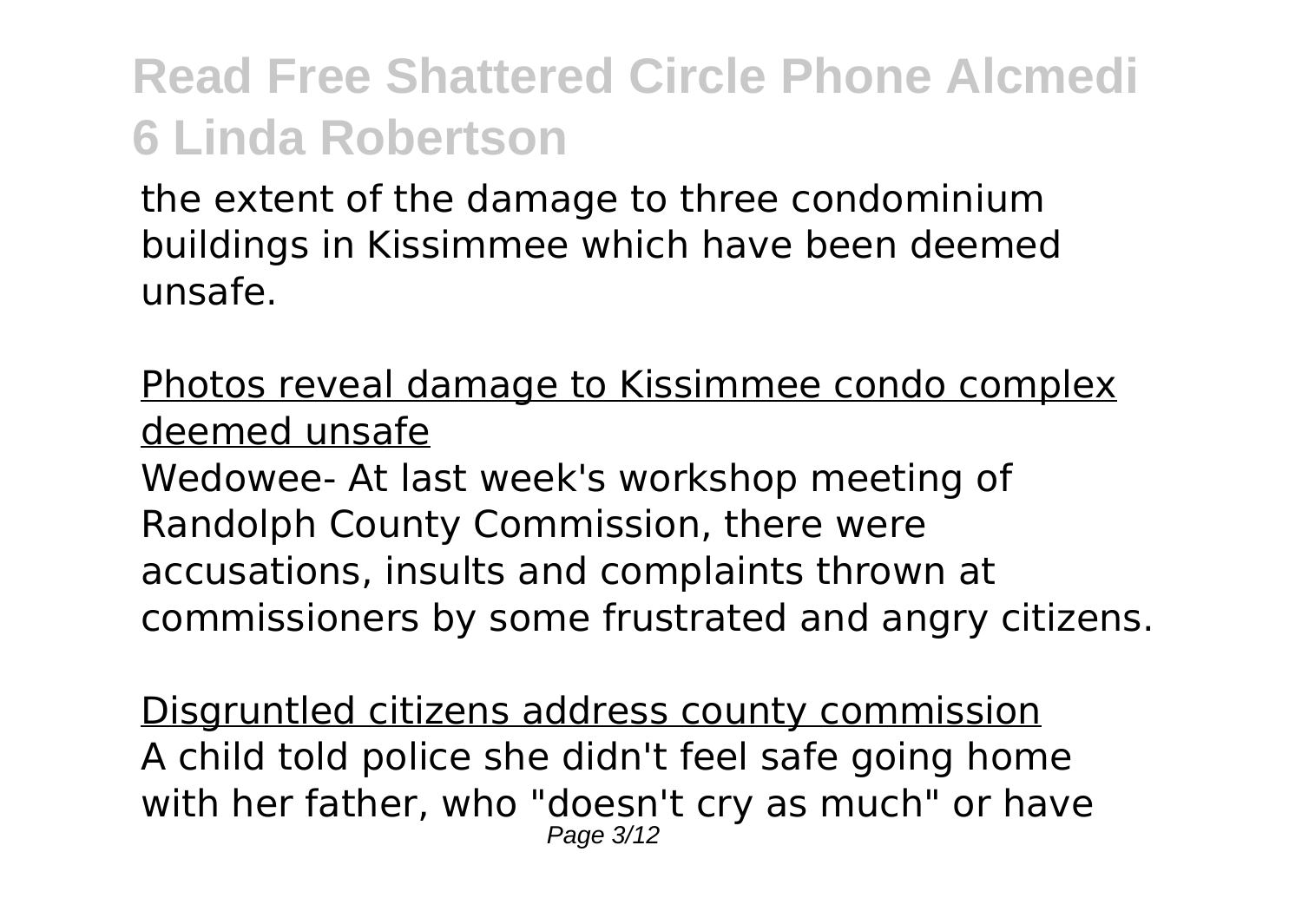feelings like her mom. She said he hadn't hurt her or her sister. 6/18 12:59 p.m. A caller said ...

#### Lake Oswego police log

On Sunday, July 4 at 10:40 p.m., on the 600 block of West Lake Drive, Detroit Lakes, a juvenile male and adult female were injured on City Beach by rogue fireworks set off from across the street. The ...

Crime and fire report: 2 injured on July 4 by rogue fireworks on City Beach in Detroit Lakes; 57-year-old female injured in Lake Park watercraft crash How many people could have avoided being admitted to mental health hospitals if more services were made Page 4/12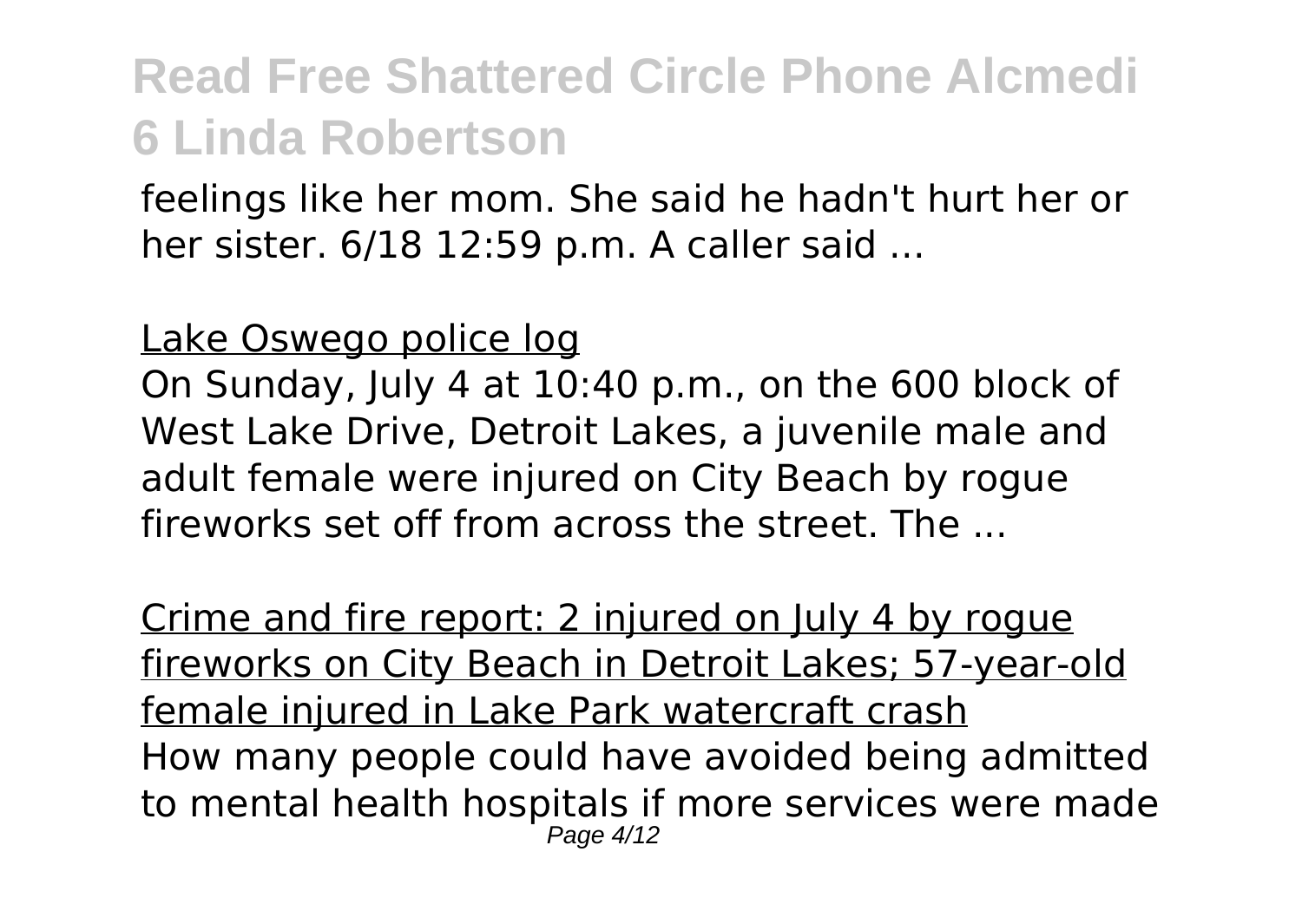available? Support and professional assistance for those with autism is almost non-existent ...

### Autism is not a crime – the way people with it are treated is criminal

She was believed to be staying at 17 Harris St., but was gone when police got there. A 12 Washington St., caller notified police, at 3 p.m., of a large tree leaning on wires in the parking lot. A 31 ...

#### Area Police Logs

So, huge volumes of shipping containers had to leave Chinese ports. Cargo for ocean freight are transported in metal containers. When these shipping containers Page 5/12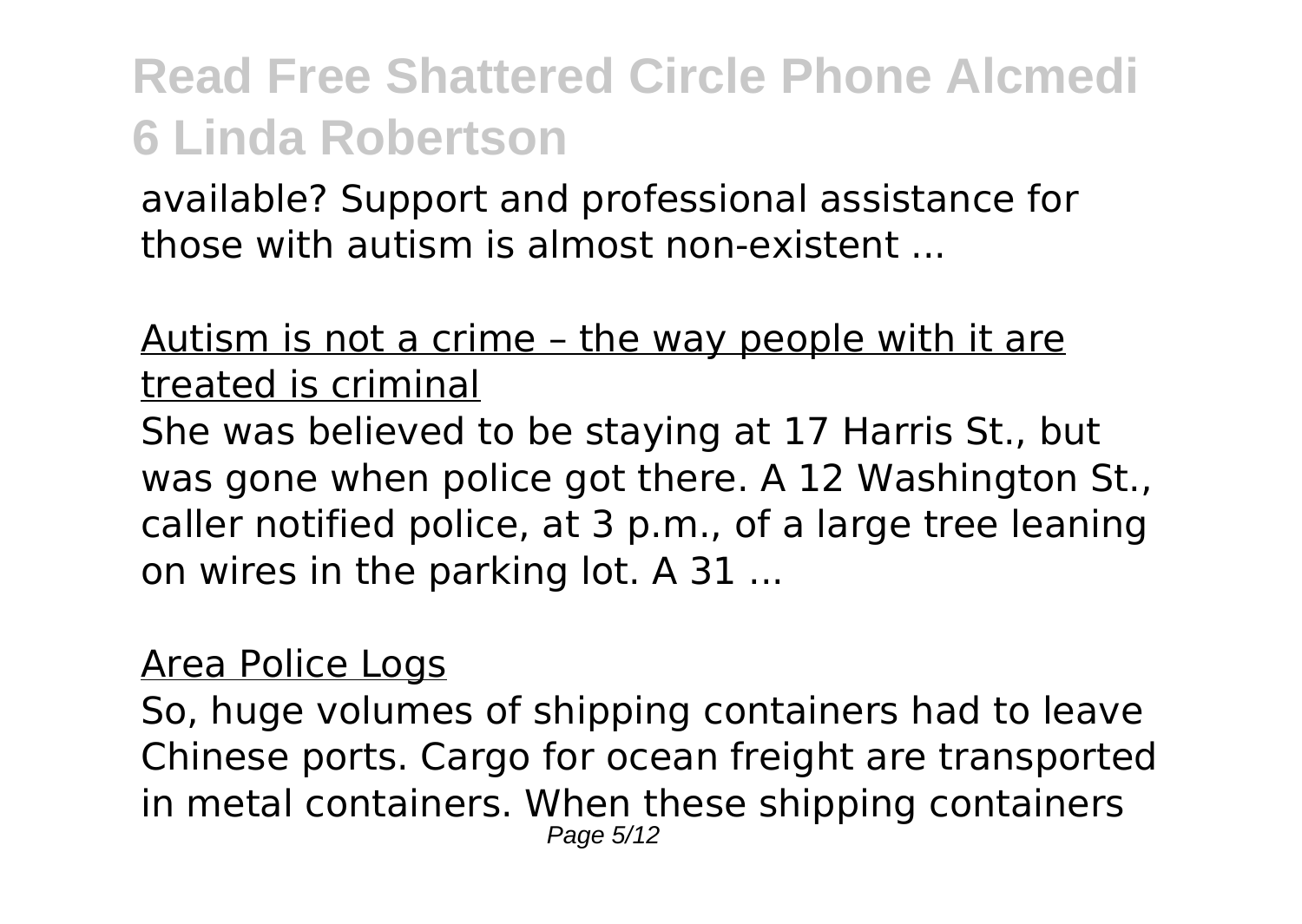are delivered to the port of destination ...

Shortage of Shipping Containers Worldwide To a wide circle of friends and family ... Across the United States, the pandemic has shattered families such as Ruby's. Hispanic American communities have been pummelled by a higher rate ...

How the virus unravelled Hispanic American families On its 100-year anniversary, downtown Desert Center is being sold for more than \$6 million to a buyer who is not a member of its founding family.

The rise, fall, and uncertain future of Desert Center Page 6/12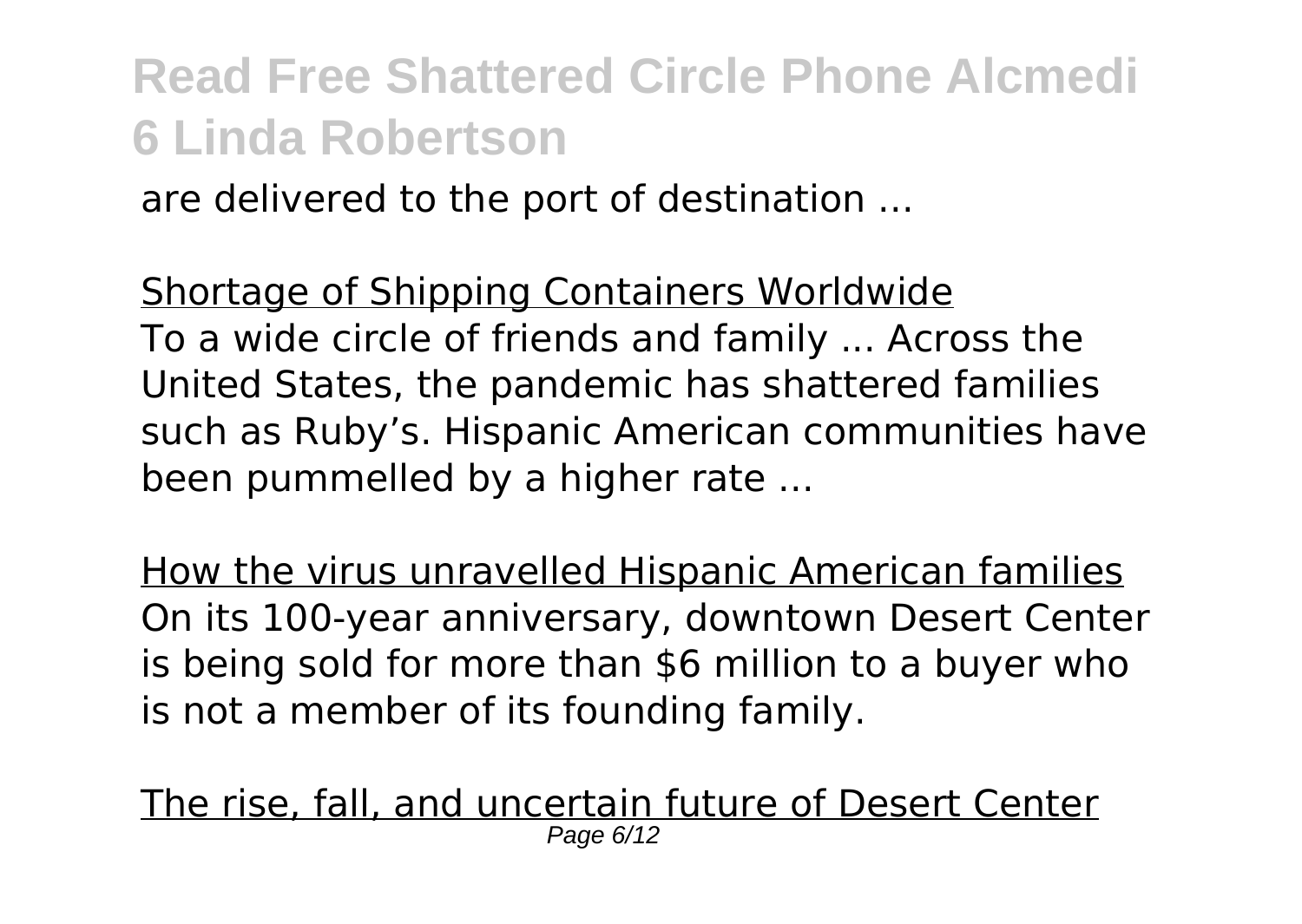display and a 6.23-inch outer display. Samsung is said to offer S Pen support for the foldable phone. However, there is no information if it will be bundled with the smartphone or customers will ...

### Android Circuit: Samsung's Galaxy S21 FE Leaks, Xiaomi's Affordable Flip Phone, Windows 11 On Your Smartphone

"We definitely need assistance and we've asked our international partners for help," Interim Prime Minister Claude Joseph told The Associated Press in a phone interview late ... the equivalent of ...

U.S. Investigators Arrive in Haiti to Aid in Moïse Page 7/12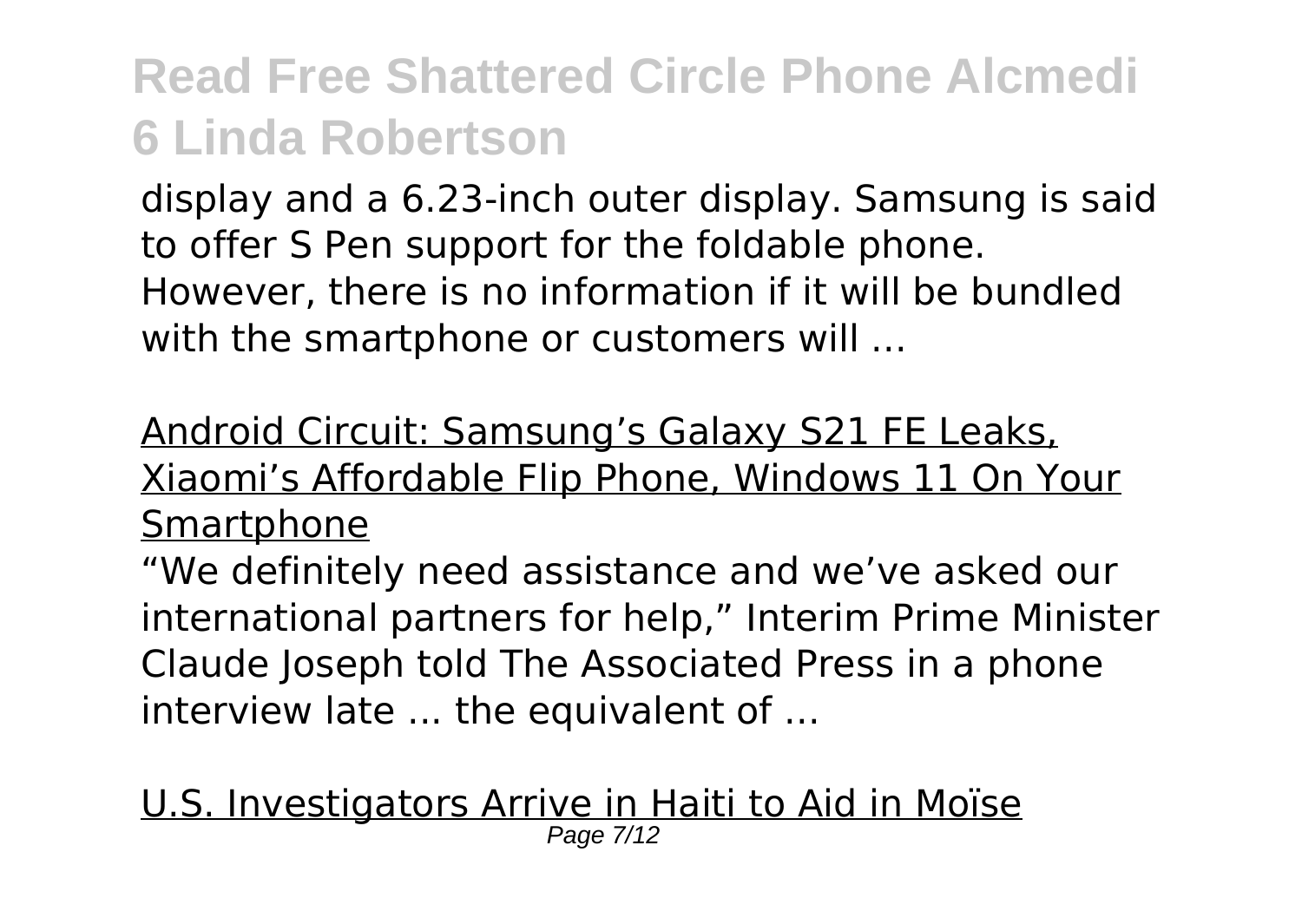#### Murder Case

Usain Bolt: 800-meter sprinter. That's right, the nowretired world's fastest man is not only changing diapers these days but also distances as he makes a brief comeback for a promotional race.

### Going the extra half-mile: Retired Bolt trains for 800 event

At 6:15 p.m. on Wednesday, June 16 (the day before the string of shootings in the West Valley), a man called 911 from the parking lot of Circle K ... victim was on the phone with police dispatch ...

# TIMELINE: How 90-minute shooting spree across West Page 8/12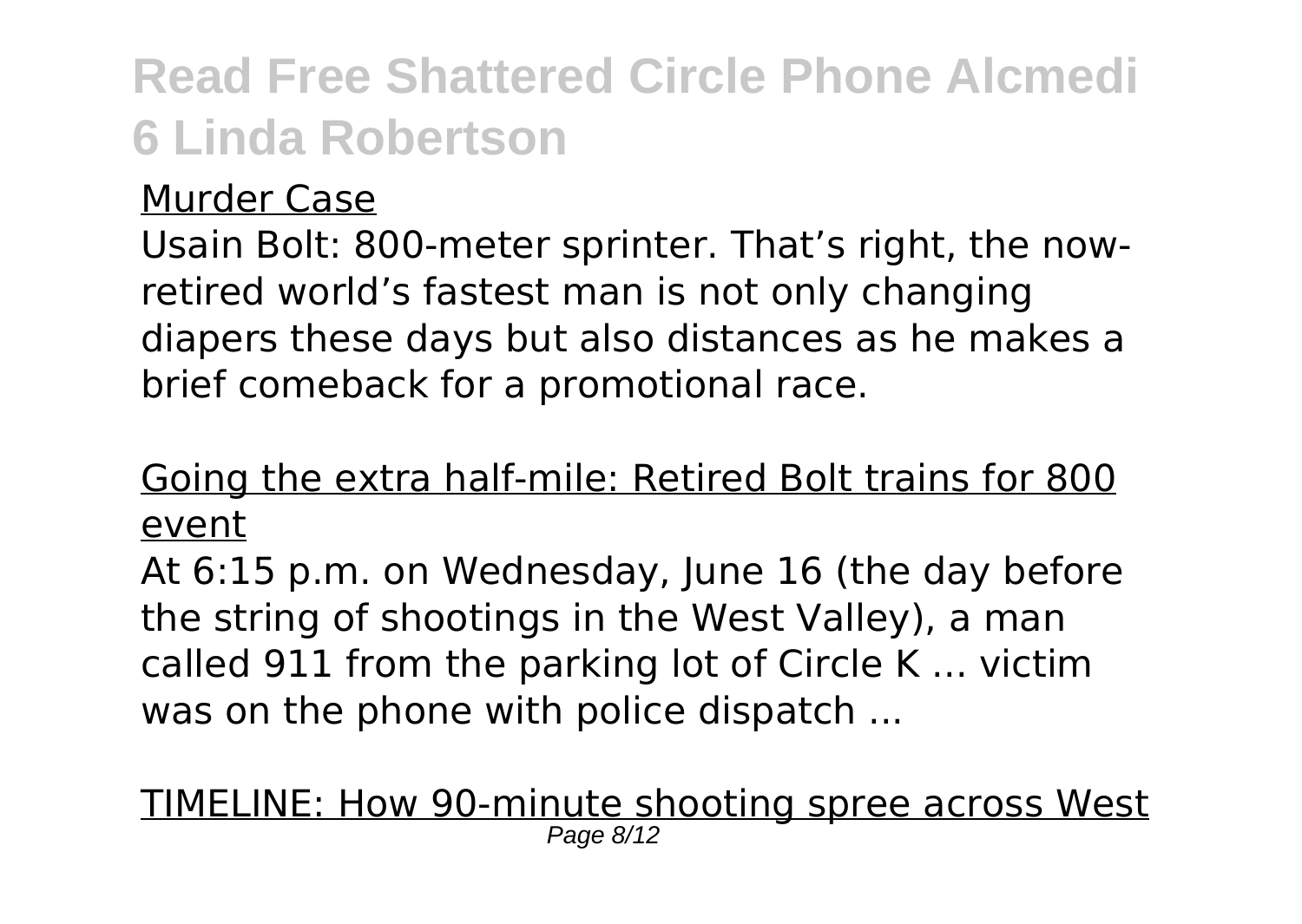### Valley unfolded

A employee told police that the previous night, a catalytic converter was stolen from a company van at the Holiday Inn, 6274 Artesian Circle ... that a man called his phone around 10 a.m. that ...

Police Blotter: Men Chasing Each Other Around On Gunbarrel Road Had Just Gotten Bored; "Can't Catch Me" Man Trying To Wrangle \$120,000 Range Rover That's right, the now-retired world's fastest man is not only changing diapers these days but also distances as he makes a brief comeback for a promotional race. The new father of twins selected the ...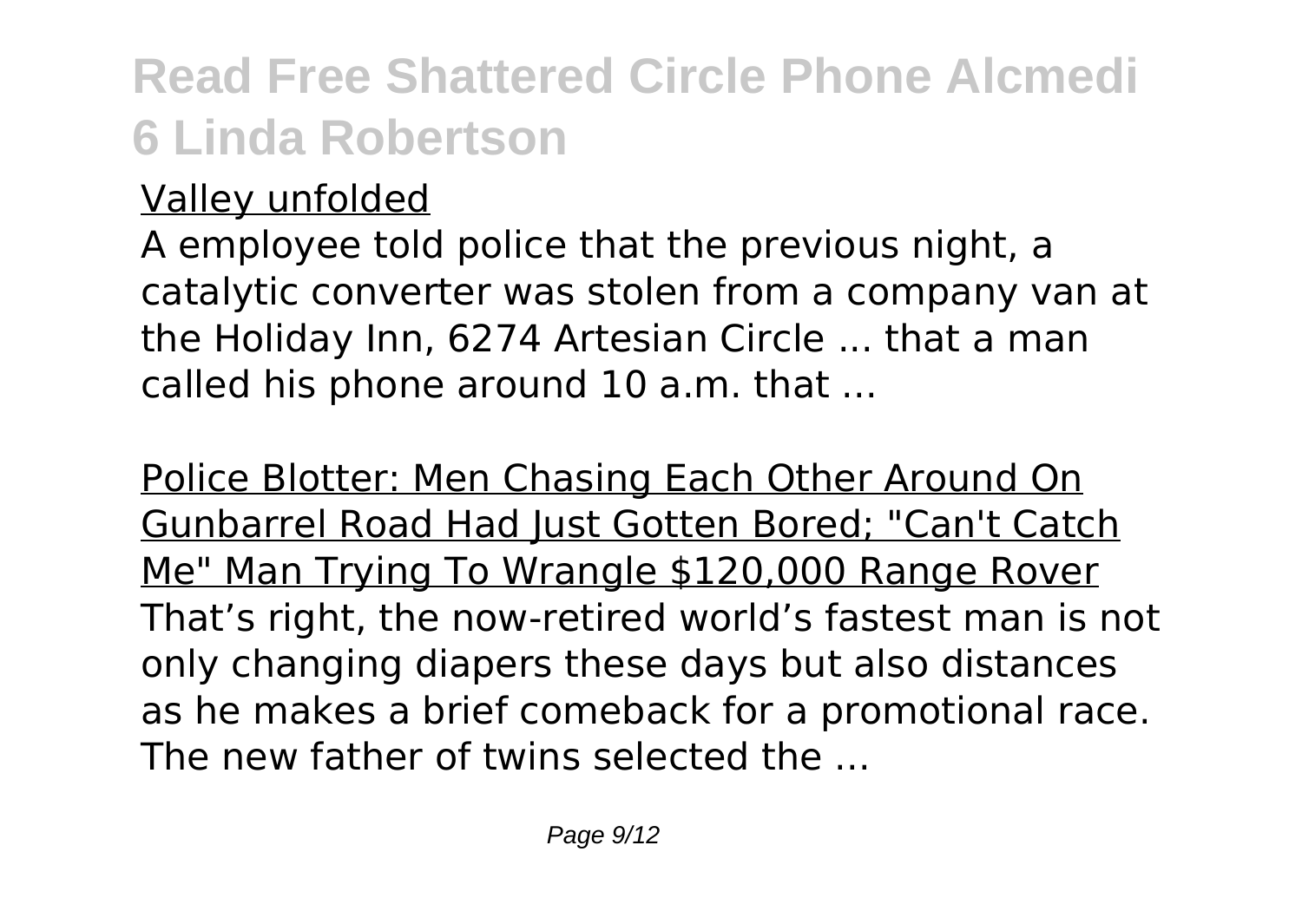Bolt changing to 800 as part of brief comeback Its roster of investors to date also includes the Macquarie Group, Guy Johnson of Carphone Warehouse and the co-founders of Funding Circle ... ofthe-range iPhone which has broken \$1,000 for ...

### Raylo nabs \$11.5M to get more mobile users to lease and reuse

In rarefied Pétionville, a journalist recalls, the veneer of security was shattered by gunfire ... told The Associated Press in a phone interview late Friday. "We believe our partners can ...

Haiti News: President Moïse's Killing Fuels Political Page 10/12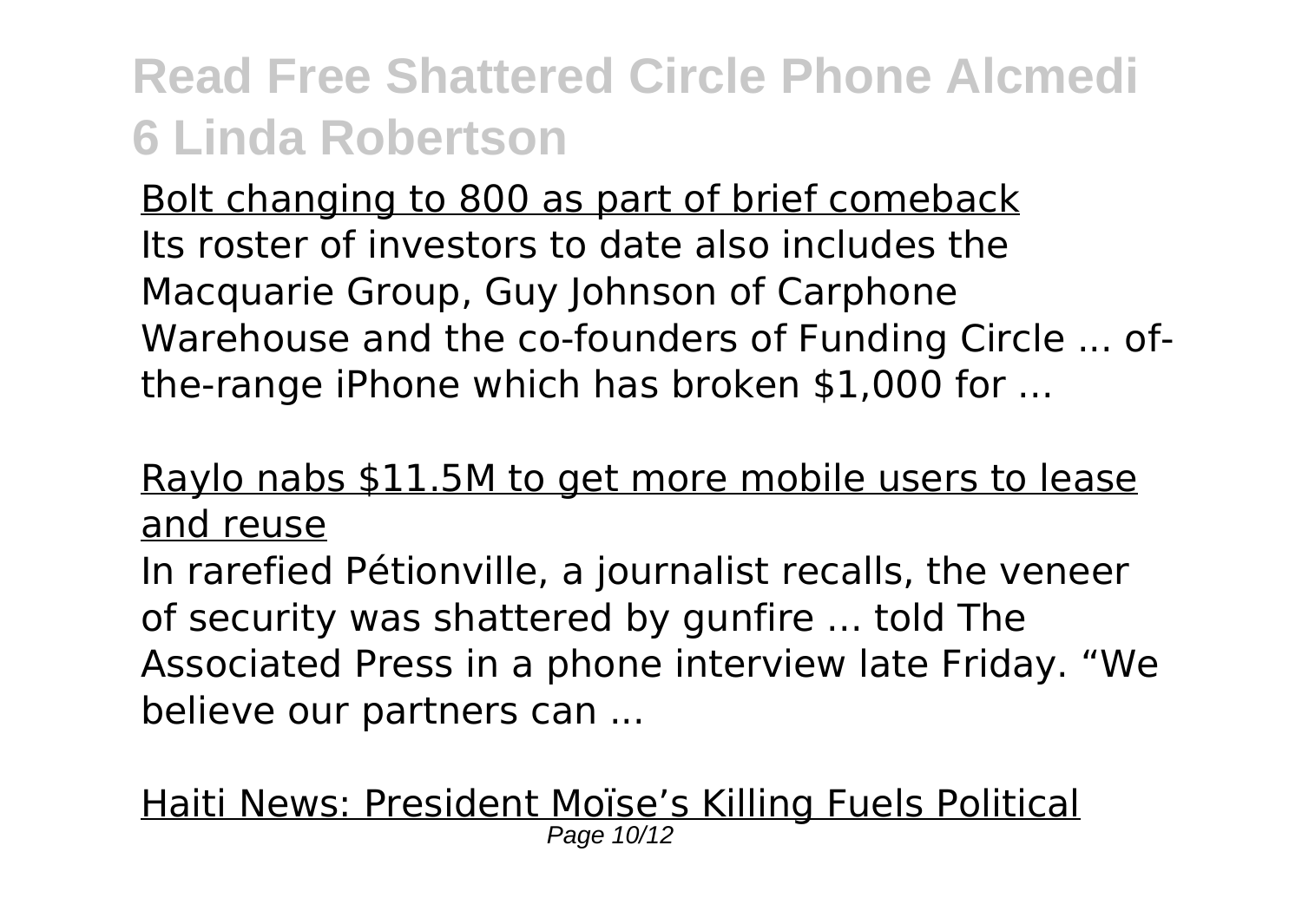### Crisis as Rivals Vie for Power

Shane, a Door Dash driver, told KTAR News 92.3 FM he was talking on the phone with his wife in his car at a Circle K near 95th and Olive avenues in Peoria at about 6:15 p.m. on Wednesday when he ...

### Victim recounts run-in with suspect accused in West Valley shootings

6.30am wakeup songs by Rupert Marques, our mindfulness teacher; then breakfast at seven, on the water for eight, back for lunch, free time, afternoon meditation, dinner, more meditation, circle ...